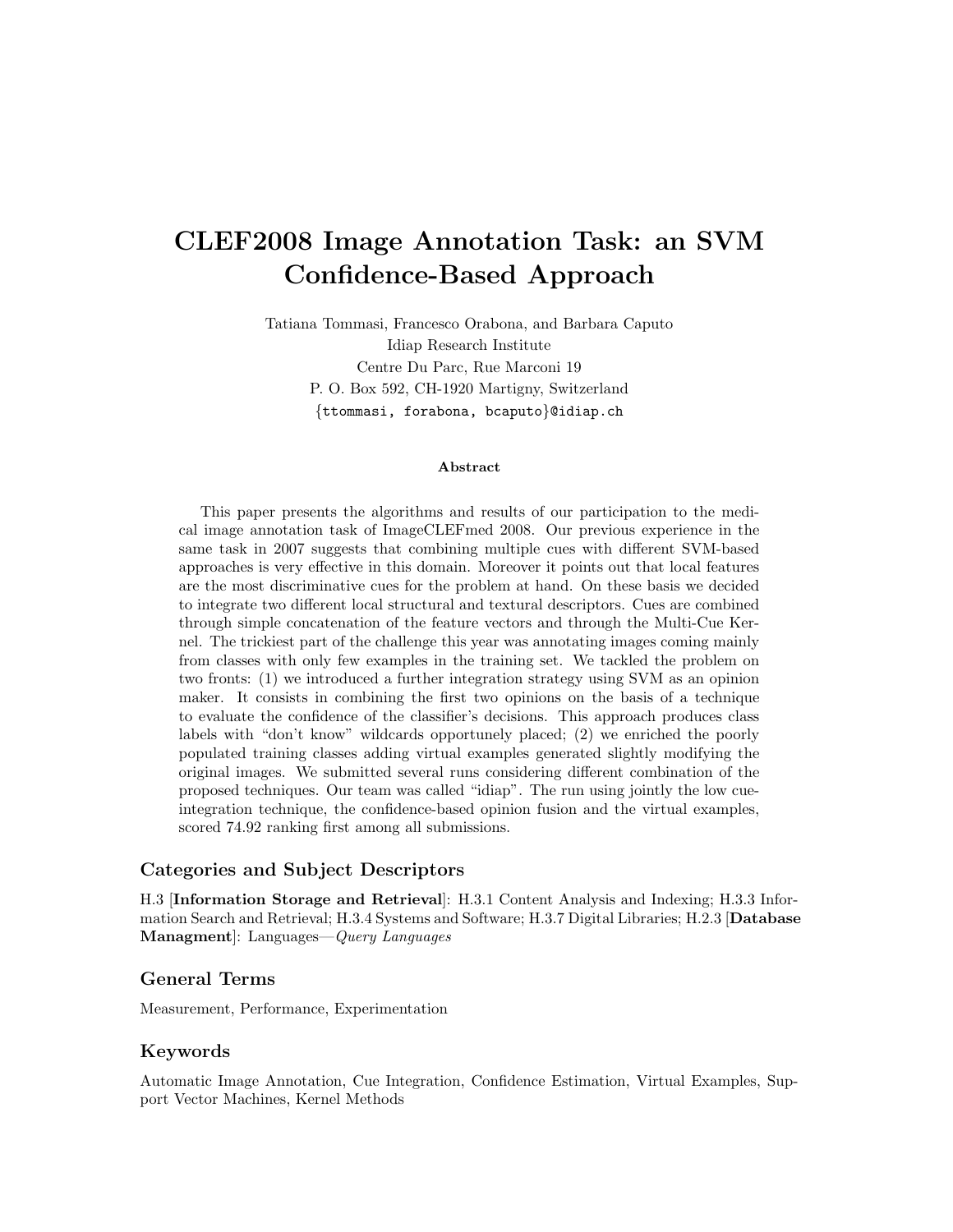## 1 Introduction

The rapid development of new medical image acquisition techniques and the widespread of computerized equipment to save transfer and store medical imagery in digital format have led to the need for new methods to manage and archive this data. Average-sized radiology departments produce nowadays several tera-bytes of data annually. Automatic image annotation systems turn out to be important tools to manage big databases, in avoiding manual classification errors and helping in image retrieval. The ImageCLEF med challenge is an international event which gives the possibility to different research groups to benchmark their image annotation approaches. The aim is to find out how well current techniques can identify image modality, body orientation, body region and biological system examined based on the images.

In 2008 the ImageCLEFmed annotation task provided participants with 12076 x-ray images as training data spread across 197 classes. The task consisted in assigning the correct label to 1000 test images. To recognize these images, an automatic annotation system have to face two major problems: the intra-class variability vs inter-class similarity, and the data unbalance. The first problem arises from the fact that images belonging to the same visual class might look very different while images that belong to different visual classes might look very similar. The second one is connected to the natural disposition of organs in the human body and the frequency of diseases, which causes that some parts of the body are more likely to be object of image acquisition. The ImageCLEFmed organizers decided to focus on this second problem introducing in the training set 82 classes with a maximum of 6 images each and preparing a test set mainly with images from this low populated classes.

This paper describes the algorithms submitted by the "idiap" team as its second participation to the CLEF benchmark competition<sup>1</sup>. Last year we proposed different cue-integration approaches based on Support Vector Machine (SVM, [2]), using global and local features. They proved robust and able to tackle the inter-vs-intra class variability problem. Our run based on the use of the Multi-Cue Kernel (MCK, [18]) ranked first in 2007. After the competition we compared the results obtained by MCK with a scheme consistent in concatenating the different feature vectors. Results showed that the two methods do not produce significatively different results [18].

This year we decided to reuse both the above described methods changing the selected features into two different types of local descriptors: Scale Invariant Feature Transform (SIFT, [8]) and Local Binary Pattern (LBP, [11]). We also propose two strategies to tackle the unbalancing problem. On one hand we explore a technique to estimate the confidence of the classifier's decision and when it is not considered reliable, a soft decision is made using SVM as an opinion maker and combining its first two opinions to produce a less specific label. This approach was derived from the label hierarchical structure and the possibility to insert a "don't know" in some point in it. On the other hand we created examples for the classes with few images to enrich them. The new images were produced as slightly modified copies of the original ones through translation, rotation and brightness changes.

We submitted several runs, the results show that the classification performance increases passing from the use of a single cue (idiap-LBP score 128.58; idiap-SIFTnew score 100.27) to that of multiple cues (LOW\_lbp\_siftnew score 93.20), from the use of a hard decision (idiap-MCK\_pix\_sift score 313.01; LOW lbp siftnew score 93.20) to a soft decision through confidence based opinion fusion (idiap-MCK pix sift 2MARG score 227.82; LOW 2MARG score 83.79) and gets even better adding virtual examples in low populated classes (idiap-LOW MULT 2MARG score 74.92).

The rest of the paper is organized as follows: section 2 describes the feature extracted from images and the two methods used to combine them. Section 3 gives details on the confidence based opinion fusion, while section 4 explains how we multiplied images to create virtual examples. Section 5 reports the experimental procedure adopted and the results obtained. Conclusions and outlook are given in Section 6.

<sup>&</sup>lt;sup>1</sup>In 2007 the name was "BLOOM" due to our sponsors.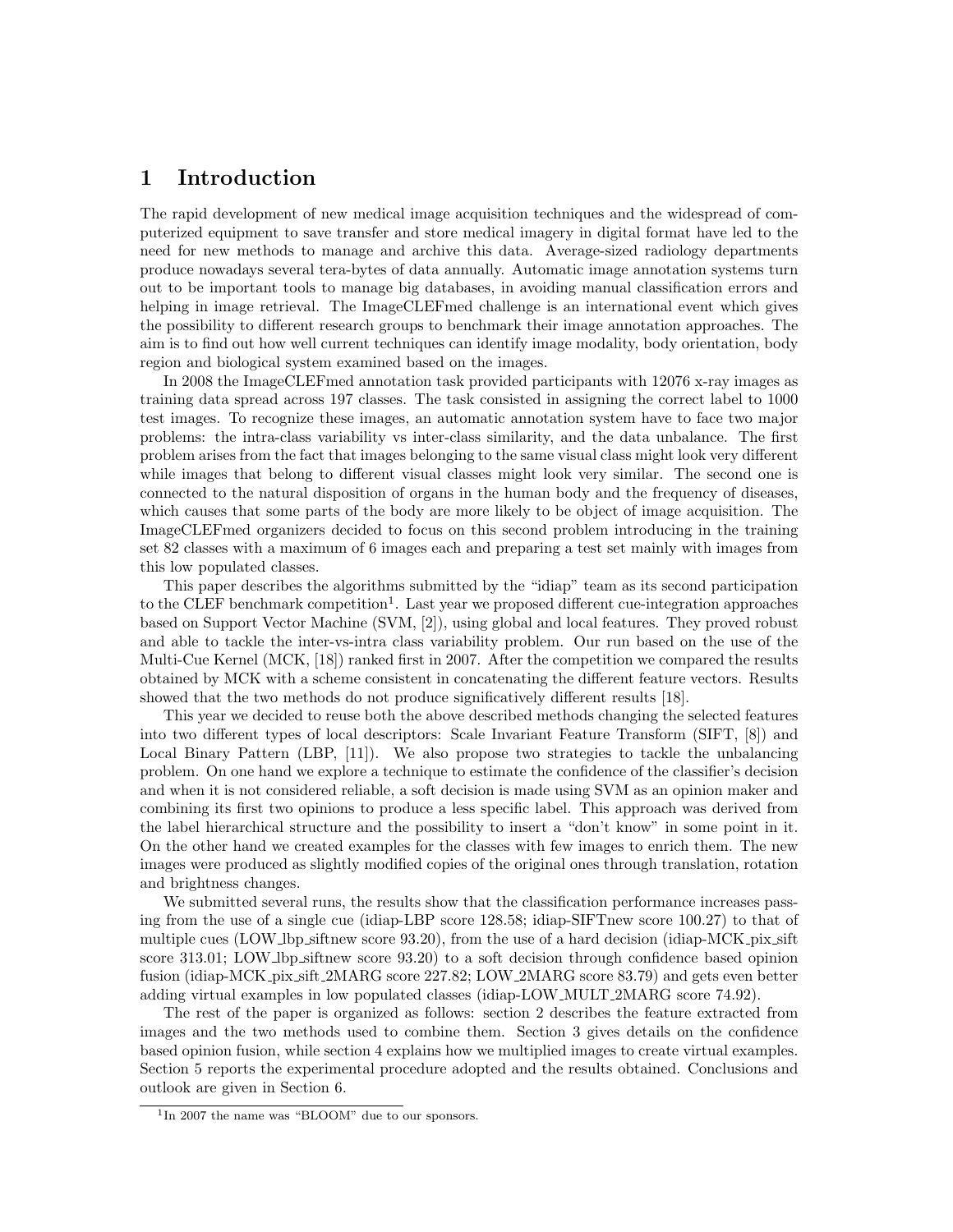## 2 Cue Integration

The aim of the automatic image annotation task is to classify images into a set of classes based on the hierarchical IRMA code [7]. This code distinguishes images along the modality, body orientation, body region and biological system axis and errors in the annotation are counted depending on the level at which the mistake is made. Greater penalty is applied for incorrect classification then for a less specific one in the hierarchy. For each image the error ranges from 0 to 1 respectively if the image is correctly classified or if the predicted label is completely wrong. The error is normalized axis wise so that each axis contributes with a maximum of 0.25 to the score. It is also possible to assign a "don't know" label that counts half respect to an error.

We propose to extract a set of features from each image and to use then SVM to classify them. In the previous editions of the challenge, top-performing methods were based on the assumption that images consist of parts which can be modelled more or less independently. That methods used local features which thus seem to be the most discriminative cues for medical image annotation [16, 9]. Our past experience confirms this assumption, so this year we decided to explore two local approaches using SIFT and LBP based descriptors. We considered them separated and combined through two different integration schemes.

#### 2.1 Feature Extraction

In 2007 for the medical annotation task we defined and used a modified version of the classical SIFT descriptor that we called modSIFT [18]. Patches were randomly sampled from images and the descriptor considered points at only one octave, discarding rotation invariance. We explored the "bag of words" approach for classification. This is based on the idea that it is possible to transform the images into a set of prespecified visual words, and to classify the images using the statistics of appearance of each word as feature vectors. We built the vocabulary randomly sampling 30 points from each training image and extracting a modSIFT in each point. The visual words were created using an unsupervised K-means clustering algorithm with  $K=500$ , that means considering a vocabulary with 500 elements. The feature vector for each image was then defined dividing the image in four parts, randomly extracting 1500 modSIFTs in each subimage, quantizing the resulting distribution of descriptors in the vocabulary and converting it into four histogram of votes that were then put in a row to build the feature vector of 2000 elements.

The two runs based on this feature ranked third and fourth in 2007, so we decided to reuse it doing only a slight modification, inspired by the approach in [6]. We added to the original feature vector the histogram obtained extracting modSIFT from the entire image. Actually we obtained this new part of the feature simply adding the four original histograms together and then concatenating the obtained values to the starting vector producing a vector of 2500 elements. We can say that doing this we are considering the image at two different space levels and in our preliminary tests this simple method brought a gain of about 2 score points.

Another approach that we explored was considering local texture features. As the x-ray images do not contain any color information, texture features play an important role for this task and in the past challenge editions they were used by several groups [3, 9]. We chose the Local Binary Pattern operator, a powerful method well known for its successes in face recognition and object classification [1, 20] and which recently achieved good results also in the medical area [19, 12]. The LBP basic idea is to build a a binary code that describes the local texture pattern in a circular region thresholding each neighborhood on the circle by the gray value of its center. After choosing the dimension of the radius R and the number of points P to be considered on each circle, the images are scanned with the LBP operator pixel by pixel and the outputs are accumulated into a discrete histogram. The operator is gray-scale invariant, moreover we used the rotational invariant LBP version which considers the uniform patterns (LBP $_{P,R}^{riu2}$ , see Figure 1).

Our preliminary results on a validation set showed that the best way to use LBP on the medical image database at hand was combining in a two dimensional histogram  $LBP_{8,8}^{riu2}$  together with LBP<sup>riu2</sup><sub>16,12</sub> and concatenating it with the two dimensional histogram made by LBP<sup>riu2</sup><sub>16,18</sub> together with LBP $_{24,22}^{riu2}$ . In this way a feature vector of 648 elements is obtained. Each image is divided in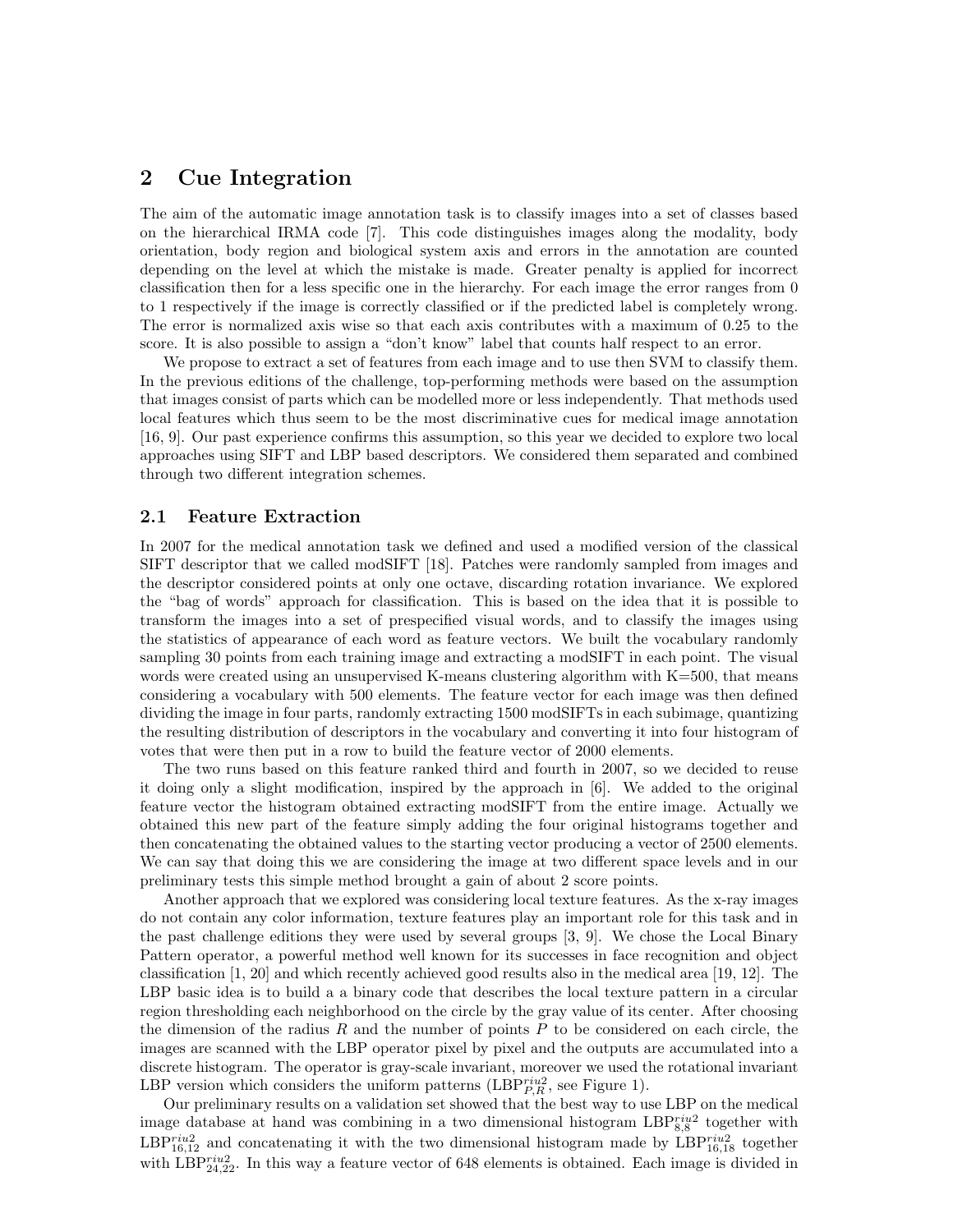

Figure 1: a) The basic LBP operator. b) Circularly symmetric neighbor set with radius of 1 pixel and 8 points on the circle. Samples that do not exactly match the pixel grid are obtained via interpolation. c) The rotation invariant (ri) binary patterns that can occur in the circular symmetric neighbor set of  $LBP_{8,1}^{ri}$  are 36. Here we show just 9 of them corresponding to the uniform patterns with 2 spatial transition i.e. bitwise  $0/1$  changes (riu2). In the figure black and white circles correspond to the bit values of 0 and 1 in the 8-bit output of the LBP operator [11].

four parts, one vector is extracted from each subimage and from the central area and then they are concatenated producing a vector of 3240 elements (see Figure 2).

### 2.2 Low and Mid Level Integration Schemes

In the computer vision and pattern recognition literature some authors have suggested different methods to combine information derived from different cues. They can all be reconducted to one of these three approaches: high-level, mid-level and low-level integration [13]. In the lowlevel integration scheme, image data or the corresponding features are combined together before classification; in the mid-level integration the different feature descriptors are kept separated but they are integrated in a single classifier generating the final hypothesis; finally a high-level cue integration starts from the output of two or more classifiers dealing with complementary information. The hypothesis are then combined together to achieve a consensus decision.

Considered our results in the ImageCLEF 2007 [18], we decided to use again the Multi-Cue Kernel as mid-level integration scheme and the concatenation of feature vectors as low-level integration.

The Multi-Cue Kernel is a linear combination of kernels each dealing with a single feature.



Figure 2: A schematic drawing which shows how we built the texture feature vector combining the 1-dimensional histograms produced by the LBP operators in 2-dimensional histograms.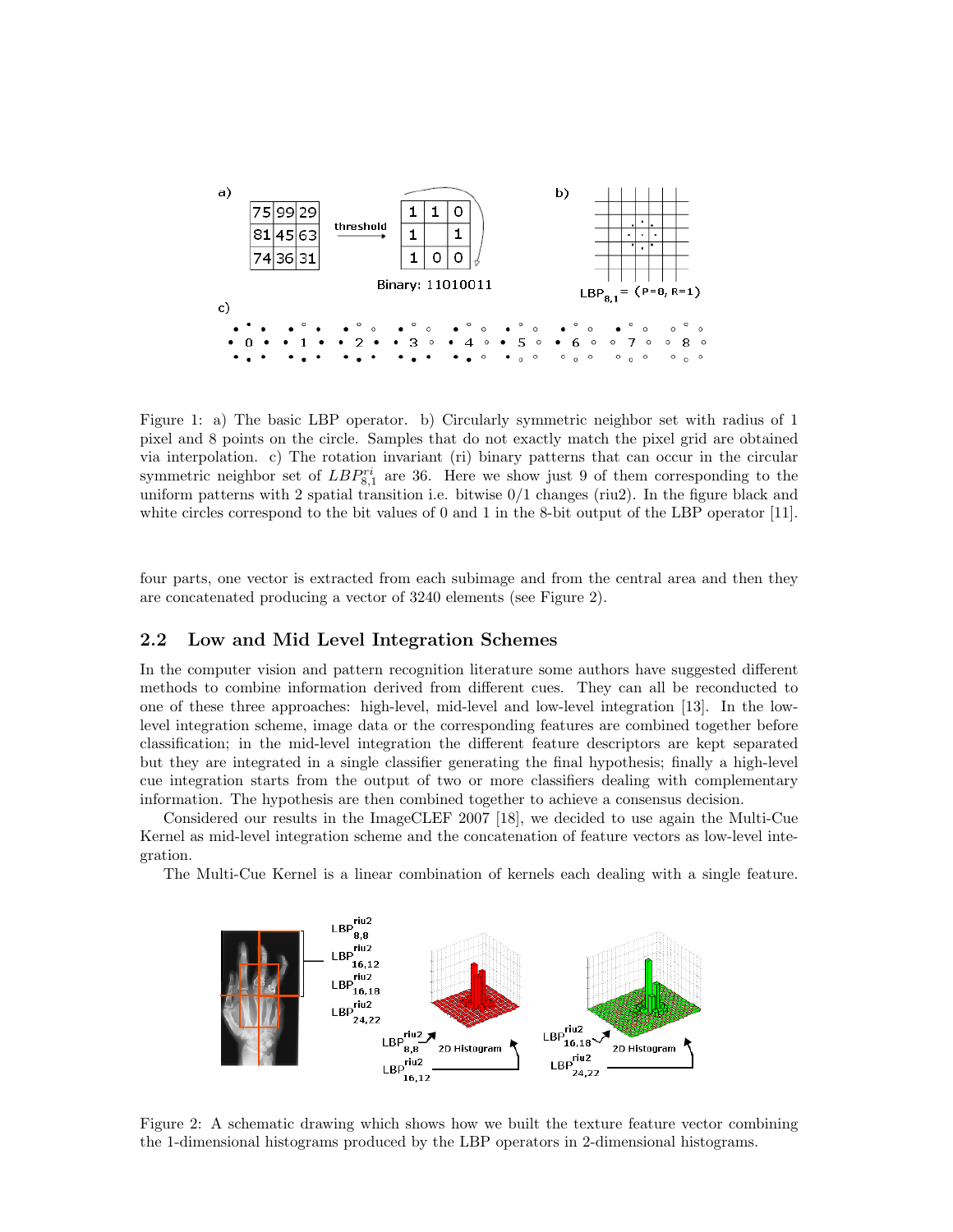Suppose that for each image  $I_i$ , we extract a set of P different cues,  $T_p(I_i)$ ,  $p = 1 \dots P$ . Hence we have P different training sets and a corresponding set of P kernels  $K_p$ ,  $p = 1 \dots P$ . The Multi-Cue Kernel between two images,  $I_i$  and  $I_j$ , is defined as

$$
K_{MC}(I_i, I_j) = \sum_{p=1}^{P} a_p K_p(T_p(I_i), T_p(I_j)) . \tag{1}
$$

where  $a_p \in \mathbb{R}^+$  are weighting factors found through cross validation while determining the optimal separating hyperplane.

On the other hand, in the low-level scheme, the single features vectors are combined in a unique vector, that is normalized to have sum equal to one.

#### 2.3 Classification

For the classification step we used an SVM with an exponential  $\chi^2$  as kernel, for both the local structural and textural approaches and the cue-integration methods:

$$
K(X,Y) = \exp\left(-\gamma \sum_{i=1}^{N} \frac{(X_i - Y_i)^2}{X_i + Y_i}\right).
$$
\n(2)

The parameter  $\gamma$  was tuned through cross-validation. This kernel has been successfully applied for histogram comparison and it has been demonstrated to be positive definite [4], thus it is a valid kernel. In our experiments we used also the linear, RBF and histogram intersection kernel but all of them gave worse results than the  $\chi^2$ .

Even if the labels are hierarchical, we have chosen to use the standard multi-class approaches. This choice is motivated by the finding that, with our features, the error score was higher using an axis-wise classification.

## 3 Confidence Based Opinion Fusion

As previously described, the evaluation scheme for the medical image annotation task addresses the hierarchical structure of the IRMA code by allowing the classifier to decide a "don't know" at any level of the code, independently for each of the four axes. To effectively support this scheme, models which estimate the classifier's confidence in its decision could be useful, a fortiori if we consider the high unbalancing of the classes in the training set.

Discriminative classifiers usually do not provide any out-of-the-box solution for estimating confidence of the decision, but in some cases they can be transformed in opinion makers on the basis of the value of the used discriminative function. This gives the possibility to derive confidence information and hypothesis ranking from the produced opinions. In case of SVM, it can be done considering the distances between the test samples and the hyperplanes. The evaluation results very efficient due to the use of kernel functions and does not require additional processing in the training phase.

In the One-vs-All multiclass extension of SVM, if  $M$  is the number of classes,  $M$  SVMs are trained each separating a single class from all remaining ones. The decision is then based on the distances of the test sample, x, to the M hyperplanes,  $D_i(x)$ ,  $j = 1...M$ . The final output is the class corresponding to the hyperplane for which the distance is largest:

$$
j^* = \operatorname*{argmax}_{j=1...M} D_j(\boldsymbol{x}) . \tag{3}
$$

If now we think of the confidence as a measure of unambiguity of the decision, we can define it as the difference between the maximal and the next largest distance:

$$
C(\boldsymbol{x}) = D_{j^*}(\boldsymbol{x}) - \max_{j=1...M, j \neq j^*} D_j(\boldsymbol{x}) . \qquad (4)
$$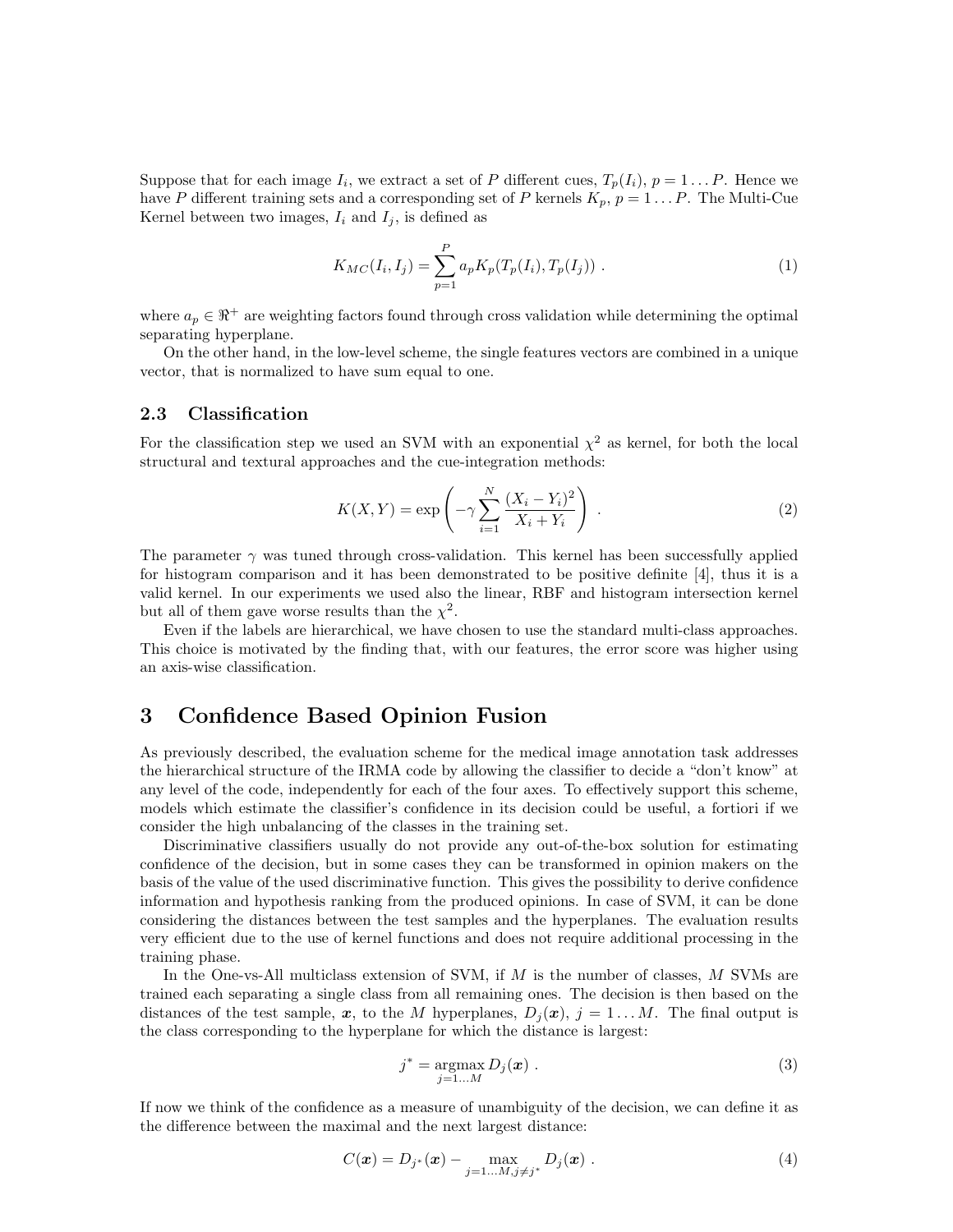The value  $C(\boldsymbol{x})$  can be thresholded for obtaining a binary confidence information. Confidence is then assumed if  $C(\mathbf{x}) > \tau$  for threshold  $\tau$ .

Hence what we did was considering the first two margins produced by SVM corresponding to the distances of the test samples from the two closest hyperplanes. If the decision is not confident, that is  $C(\mathbf{x}) < \tau$ , then the label corresponding to the first two opinions are compared and where they differ we put a "don't know" term. We looked for the best threshold considering the results obtained in the preliminary validation phase and we adopt that for the subsequent experiments.

## 4 Adding Virtual Examples

To achieve good results in machine learning based classification, it is important to use training data which are sufficient not only in quality but also in quantity. For an SVM, working with classes very sparsely populated means that during the training phase, it is forced to individuate the best hyperplane which separate classes with few examples, to all the rest of the training set. Obviously the work done by the classifier in that condition can't be considered really reliable. To improve the reliability of the classification, we thought to enrich the poorly populated classes. Using virtual examples, i.e. artificially created images, is a well known method to expand the training data in an automatic way on the basis of a prior knowledge [10, 14, 15].

In one of their publications [5], people who collected and organized the IRMA database suggest that reasonably small transformations of certain image objects do not affect the class membership. So we produced modified copies of the released images in the subsequent way:

- each side increased of 100 pixels;
- each side increased of 50 pixels;
- each side decreased of 50 pixels;
- left rotation of 40 degrees;
- right rotation of 40 degrees;
- left rotation of 20 degrees;
- right rotation of 20 degrees;
- left shift of 50 pixels;
- right shift of 50 pixels;
- up shift of 50 pixels;
- down shift of 50 pixels;
- left  $(50 \text{ pixels}) + \text{up} (50 \text{ pixels}) \text{ shift};$
- left  $(50 \text{ pixels}) + \text{down} (50 \text{ pixels}) \text{ shift};$
- right  $(50 \text{ pixels}) + \text{up} (50 \text{ pixels}) \text{ shift};$
- right  $(50 \text{ pixels}) + \text{down} (50 \text{ pixels}) \text{ shift};$
- brightness increased (gray scale enhanced adding 20 to the original gray level and putting to 255 values higher than 255);
- brightness decreased (gray scale lowered subtracting 20 to the original gray level and putting to 0 the obtained negative values).

Thus for each of the images belonging to poorly populated classes we produced 17 copies using matlab scripts.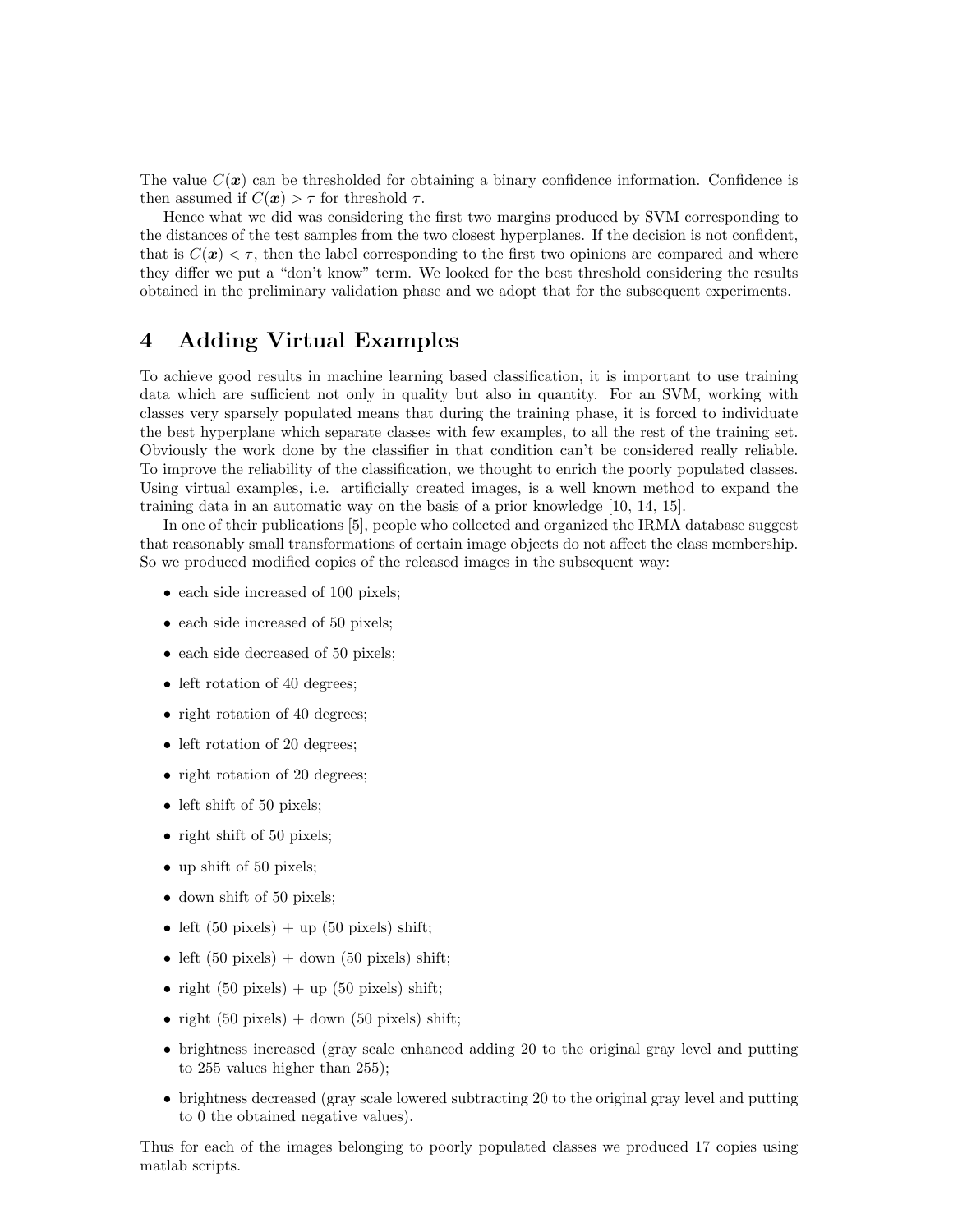## 5 Experiments

Before starting our validation experiments, we studied in-depth how to divide the released database to consider the high unbalancing between classes. We decided to separate the training images in:

- rich set: images belonging to classes with more than 10 elements. A total of 11947 images divided in 115 classes;
- poor set: images belonging to classes with less than 10 elements. A total of 129 images divided in 82 classes.

From the first group we built 5 disjoint sets, rich train<sub>i</sub>/rich test<sub>i</sub>, each with of  $11372/575$  images, where the test sets were created randomly extracting five images for each of the 115 classes. On the other hand, we used the whole poor set as a second test set. In this way, although the classes with few images are not considered in the training phase, we can evaluate the performance of the classifier to assign to that images the corresponding nearest class in the hierarchy. So we trained the classifier on the rich train<sub>i</sub> set and tested both on the rich test<sub>i</sub> and on the poor set, for each of the 5 splits. The error score was evaluated using the program released by the ImageCLEF organizers. The score values were normalized by the number of images in the corresponding test set, producing two average error scores. They were then multiplied by 500 and summed together to produce the value of the score on the test set of the challenge hypothesizing that it would have been constituted half by images from the rich set and half by images form the poor set. The expected value of the score is then defined as the average of the scores obtained on the 5 splits. Each parameter in our methods was found optimizing this expected score.

Our validation experiments started considering the local structural and textural approaches separately, applying the proposed experimental setup. We used the above procedure to select the best kernel parameters for the single-cue SVMs, giving the lowest combined error score described above. We adopted the same procedure for our validation experiments with the two cue-integration schemes.

On top of these experiments we applied, as second step, the confidence based opinion fusion technique described in Section 3. Both the single-cue and the multiple-cue runs were executed using the One-vs-All SVM multiclass extension and saving a file containing for each test image the values of the distances from the separating hyperplanes. We considered these files related to the rich and poor test sets produced by the classification with the best parameters found in the previous phase. The first two higher margins for every test images were subtracted and the difference compared to the threshold  $\tau$  varying in [0.1, 0.2, 0.3, 0.4, 0.5, 0.6, 0.7, 0.8, 0.9]. The best threshold was considered that producing the lowest expected score, using the procedure described above.

To evaluate the effect of introducing virtual examples in the classes belonging to the poor set we divided it in two parts:

- poor one: images belonging to classes with only one element. A total of 53 images from 53 classes;
- poor more: images belonging to classes with more than one element. A total of 76 images from 29 classes.

We only considered the second group and created 6 poor more train; poor more test, splits of 29/47 images, where the train sets were defined extracting one image from each of the 29 classes. We also introduced virtual examples as described in Section 4 such that each poor more train set was enriched with  $29*17=493$  images. Then we combined these sets joining rich train<sub>i</sub> and poor more train<sub>i</sub> to build the training set and testing separately on rich test<sub>i</sub> and poor more test<sub>i</sub> with  $i = 1, 2, 3, 4, 5$  and  $j = 1, 2, 3, 4, 5, 6$ . We executed experiments with this setup and the best kernel parameters obtained form the previous single and multiple-cue experiments. The described procedure, for each  $i, j$  couple produced again two classification outputs. The error scores were normalized and combined as described above. We also repeated this group of experiments without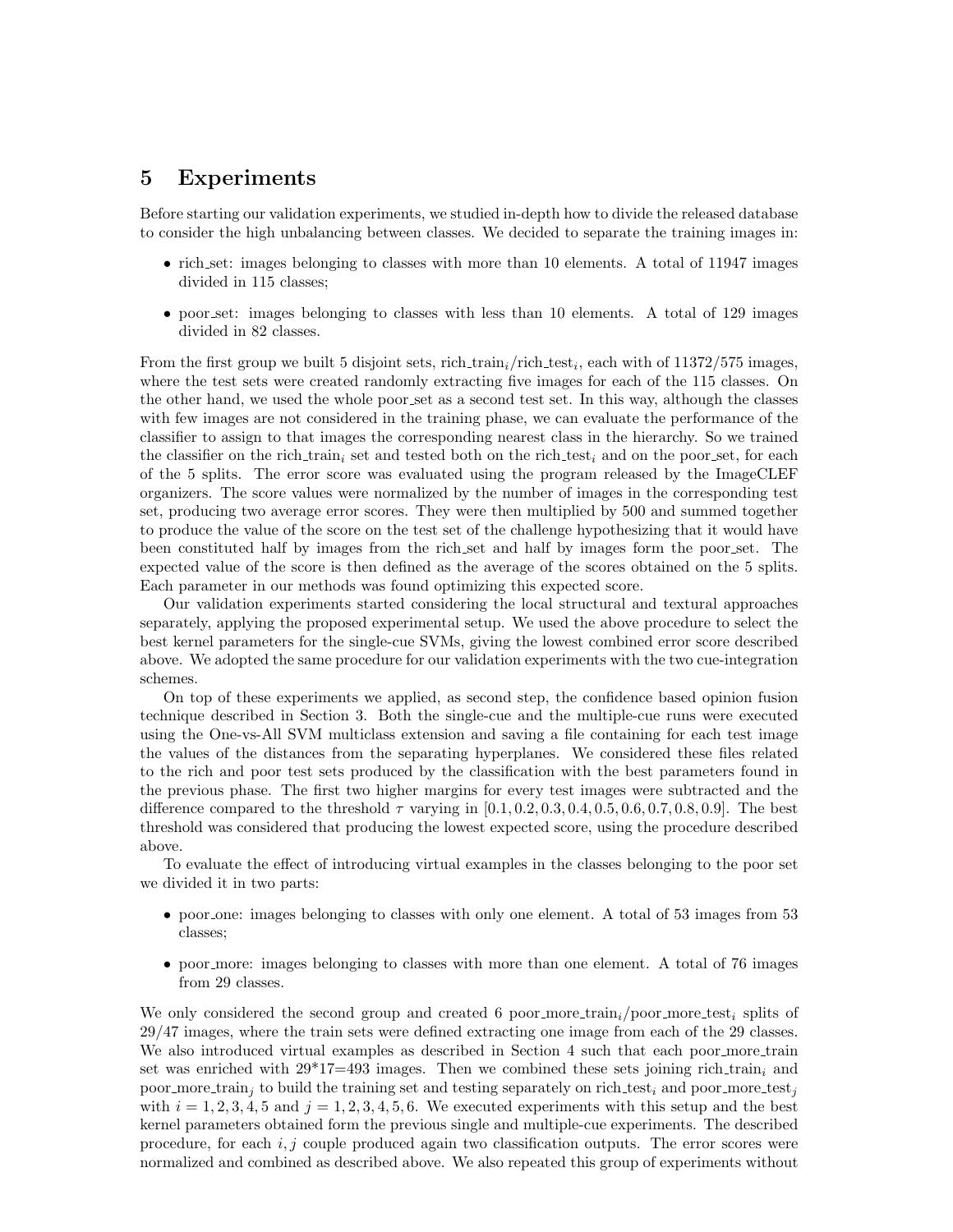| Rank           | Name                     | Score  | Gain      |
|----------------|--------------------------|--------|-----------|
| 1              | idiap-LOW_MULT_2MARG     | 74.92  | 30.83     |
| $\mathfrak{D}$ | idiap-LOW_MULT           | 83.45  | 22.30     |
| 3              | idiap-LOW_2MARG          | 83.79  | 21.96     |
| 4              | idiap-MCK_MULT_2MARG     | 85.91  | 19.84     |
| 5              | idiap-LOW_lbp_siftnew    | 93.20  | 12.55     |
| 6              | idiap-SIFTnew            | 100.27 | 5.48      |
|                | TAU-BIOMED-sym_full      | 105.75 |           |
| 11             | idiap-LBP                | 128.58 | $-22.83$  |
| 19             | idiap-MCK_pix_sift_2MARG | 227.82 | $-122.07$ |
| 24             | idiap-MCK_pix_sift       | 313.01 | $-207.26$ |

Table 1: Ranking of our submitted runs, name, score and gain respect to the best run of the other participants. The extension MULT stands for image multiplication, that isthe use of virtual examples. 2MARG stands for the combination of the first two SVM margins for the confidence based opinion fusion.

introducing the virtual examples and the score resulted lower of about 4 points on average showing that the addition of virtual elements is useful for the classification task.

Finally we applied the confidence based decision fusion on the output of the just presented experiments with the virtual examples in the training set. In this way we obtained our lowest expected score both for the single-cue and the multiple-cue approaches. Note that, independently of the selected feature or combination of features, applying together our two proposed methods always improves the score.

All the parameters of the validation phase were then used to run our submission experiments on the 1000 unlabelled images of the challenge test set using all the 12076 images of the original dataset as training. We submitted 9 runs. One of them (idiap-MCK pix sift) consisted simply in repeating our 2007 winner run, that is combining modSIFT and pixel features through MCK using exactly the same parameters of last year [17]. As expected, this run ranked last this year, due to the fact that the dataset varied a lot respect of 2007 and a new search for all the parameters was needed. It is interesting to note that simply applying the confidence based opinion fusion on the this run (idiap-MCK pix sift 2MARG) we have a gain in score of 85.19.

Considering that our validation results did not show great differences between the low-level and the mid-level integration scheme we decided to use just the low-level cue-integration scheme for sake of simplicity. We submitted only one MCK run using both the confidence based opinion fusion and the virtual examples. Hence the remaining runs consisted in:

- using the two new cues separately (idiap-SIFTnew, idiap-LBP);
- applying cue-integration (idiap-LOW\_lbp\_siftnew);
- combining cue-integration with the confidence based opinion fusion (idiap-LOW\_2MARG);
- combining cue-integration with the introduction of virtual examples in the training set (idiap-LOW MULT);
- combining cue-integration with the confidence based opinion fusion and the introduction of virtual examples in the training set (idiap-LOW MULT 2MARG, idiap-MCK MULT 2MARG).

The ranking, name and score of our submitted runs together with the score gain respect to the best run of other participants are listed in Table 1.

## 6 Conclusions

This paper presents a combination of three different strategies to face the medical image annotation in a highly unbalanced database with great inter-vs-intra class variability. The first consists in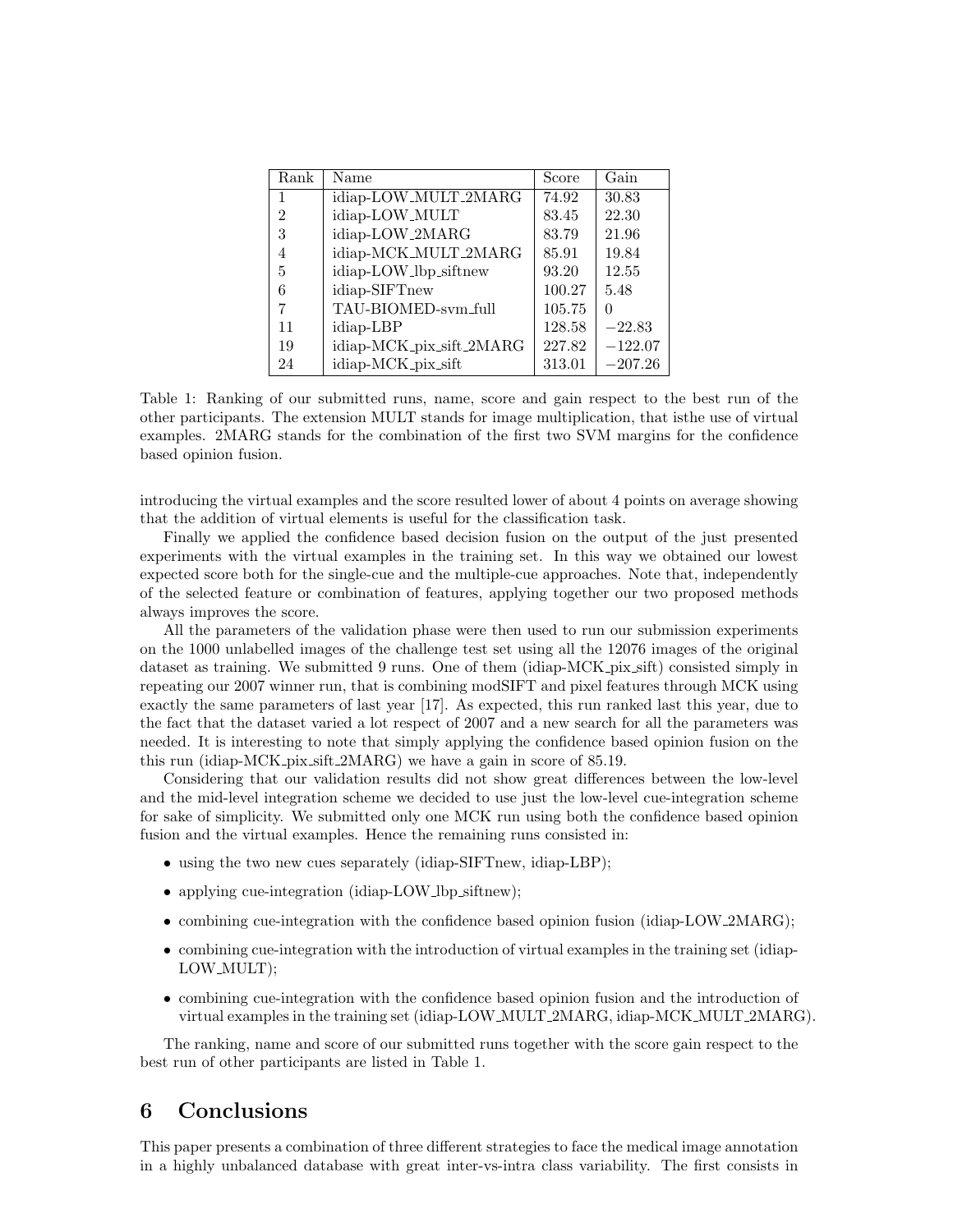combining cues through two different SVM approaches corresponding to a low-level and a mid-level integration scheme. The second allows to estimate the confidence of the classifier decision and, on this basis, to assign to a test image the class label corresponding to the hard decision of the classifier, or to a combination of the labels related to the first two produced opinions. The third consists in enlarging the training set through virtual examples defined as modified copies of the images in the less populated classes. The method obtained combining the low-level cue-integration scheme together with the confidence based opinion fusion and the introduction of virtual examples obtained a score of 74.92 ranking first among all submissions.

This work can be extended in many ways. First, it could be interesting to understand if the low-level cue-integration scheme results still better then the mid-level one when the number of combined cues grows. We could for example analyze what happens adding to the two presented local features a global one. Second, we would like to integrate the confidence estimation and the cue integration in a unique strategy. The classifier should measure its own level of confidence and, in case of uncertainty, to seek for extra information considering multiple cues, so to increase its own knowledge only when necessary. Third, here we have introduced virtual examples modifying the original images through translation, rotation and brightness changes. The results prove the effectiveness of this strategy, but we wonder if it is possible to avoid this passage. A solution could be to design different features which are able to capture the information coming from all the modified copies. This would make the classification accurate even working with few images. Finally, in this work we used the hierarchical structure of the data only to put in the image label some "don't know" terms. Moreover our preliminary results using the axis-wise classification did not produce good results. We want to study more deeply the hierarchical structure to understand if it is possible to exploit it to produce better classification performance. Future work will explore these directions.

## Acknowledgments

This work is part of the EMMA project and was supported by the Hasler Foundation and by the Blanceflor Boncompagni Ludovisi Foundation (www.haslerstiftung.ch, www.blanceflor.se). The support is gratefully acknowledged.

## References

- [1] T. Ahonen, A. Hadid, and M. Pietikinen. Face description with local binary patterns: application to face recognition. IEEE Trans. on Pattern Analysis and Machine Intelligence, 28(12):2037–2041, 2006.
- [2] N. Cristianini and J. Shawe-Taylor. An Introduction to Support Vector Machines (and Other Kernel-Based Learning Methods). Cambridge University Press, 2000.
- [3] T. Deselaers, H. Müller, P. Clough, H. Ney, and T. Lehmann. The CLEF 2005 automatic medical image annotation task. International Journal of Computer Vision, 74(1), 2007.
- [4] C. Fowlkes, S. Belongie, F. Chung, and J. Malik. Spectral grouping using the Nyström method. IEEE Trans. on Pattern Analysis and Machine Intelligence, 26(2):214–225, 2004.
- [5] D. Keysers, J. Dahmen, H. Ney, B.B. Wein, and T.M. Lehmann. A statistical framework for model-based image retrieval in medical applications. J. Electronic Imaging, 12(1):59–68, 2003.
- [6] S. Lazebnik, C. Schmid, Cordelia, and J. Ponce. Beyond bags of features: Spatial pyramid matching for recognizing natural scene categories. In Proc. of the IEEE Conference on Computer Vision and Pattern Recognition (CVPR), pages 2169–2178, 2006.